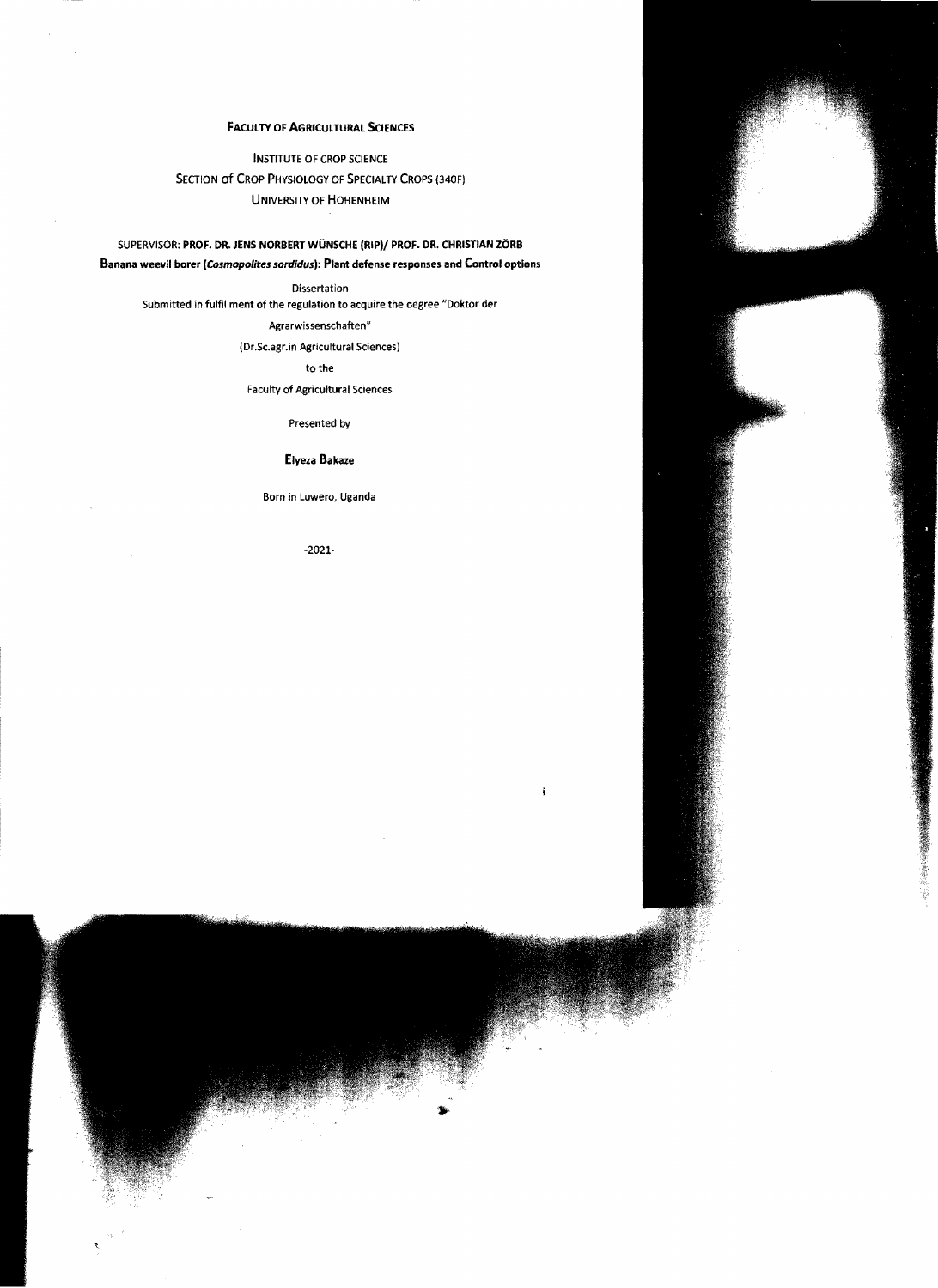#### 7. Summary

Each year 25-75% banana yields are lost to Cosmopolites sordidus, one of the major pests of banana/plantain plants. This 1055 is common with resource·limited farmers who cannot afford the frequent application of insecticides due to their cost and developed resistance by weevils. Larvae, the most destructive life stage, occupy ecologically different microenvironments from adult weevils, thus least affected by synthetic insecticides. feeding of larvae on banana rhizomes interfere with the established and emerging roots which reduce water and nutrient uptake and consequently weaken the plant stability during windy weather. Integrated pest management (lPMJ is being promoted, for a single control strategy produces limited and or unsustainable results. IPM options for banana weevils include habitat management (cultural control), biological control, host resistance, botanical control and chemical control as last resort. Of the above IPM strategies, this research evaluated host resistance. botanical plant extracts and entomogenous fungi to contribute to the overall goal of reducing synthetic insecticides use. In the evaluation of host resistance, physiochemical of phenolic origin; lignin and suberin were considered. Comparably, weevil and methyl jasmonate treatment. induced higher deposits of lignin and suberin. cellular modifications, and high total phenolic content as weil as antioxidant capacity in "Km5" than "Mbwazirume" banana cultivars. Induced polyphenols reduced weevil damage to less than 5% in "Km5" compared to 11% damage in the "Mbwazirume" cultivar. However, with the onetime application of 0.01% methyl jasmonate, "Mbwazirume". had 50% reduced weevil damage compared to untreated contro!.

Extracts from dried clove buds (Syzygium aromaticum), pepper fruits (Piper guineense) and neem seeds (Azadirachta indica) and their synthetic analogs were evaluated as botanical control option to Carbofuran against C. sordidus in the laboratory and infested fjeld experiments. Efficacy of plant extracts and their synthetic analogs. revealed egg hatch inhibitory effect, larvicidal toxicity and adult repellency variation. For instance, clove extracts and its synthetic analogs had the lower egg inhibitory dose (ID<sub>50</sub>) of 0.08 to 0.22% than black pepper (0.24 to 0.75%), and half the ID<sub>50</sub> value caused 50% larvae mortality. However, in 6 to 48 hours pepper repelled 80 - 98%, clove 78 - 90% and neem 63 - 75% adult weevils, an effect that significantly ( $P = 0.001$ ) reduced field weevil population.

Lastly, three Entomogenous fungi; Curvularia senegalensis, Fusarium verticillioides, and Fusarium  $oxysporum species complex (FOSC) were also evaluated for their ability to infect weevit eggs,$ 

120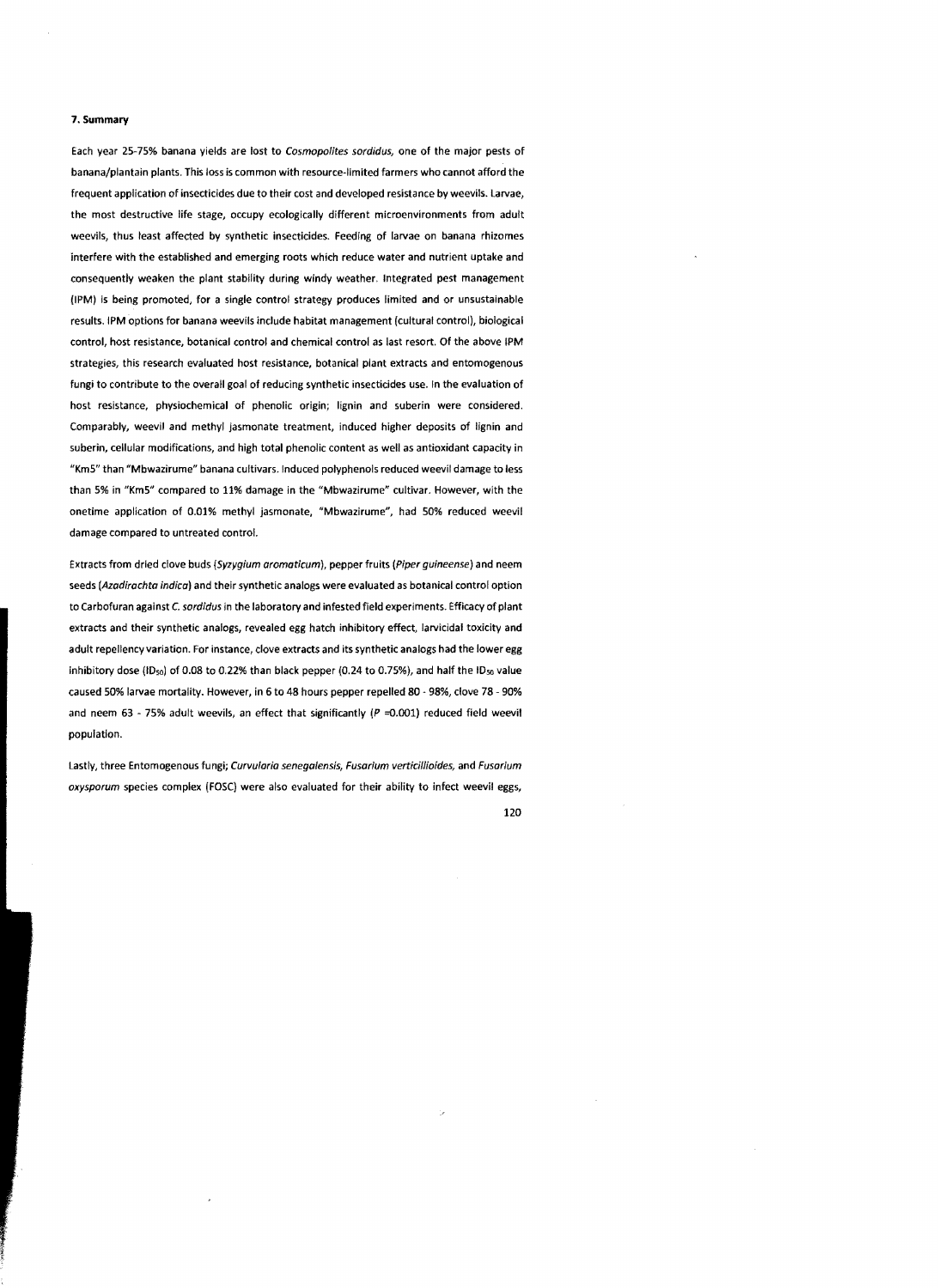larvae and adult weevils, and to reduce weevil damage in potted plants.  $C$  senegalensis and  $F$ . verticillioides greatly affected egg hatching and larval survival, for instance, they caused 75 to 90% eggs hatch inhibition, unlike the 25 to 55% egg hatch inhibition for Beauveria bassiana and F05C. Besides that, fungal treated plants 14 days before weevils, had significantly high SPAD value ( $P$ <0.0001), less than 20% rhizome damage and predictive weevil mortality  $R^2 = 0.46$ . Rhizome damage was greatly reduced by C. senegalensis, followed by B. bassiana and F. verticillioides, and it is the first record to demonstrate that C. senegalensis and F. verticillioides are pathogenic to C. sordidus. In conclusion, an IPM that combines host resistance with locally available botanic extracts and effective entomogenous fungi may provide a sustainable intervention in the management of the weevil population and their damages to benefit both commercial and resource-limited farmers.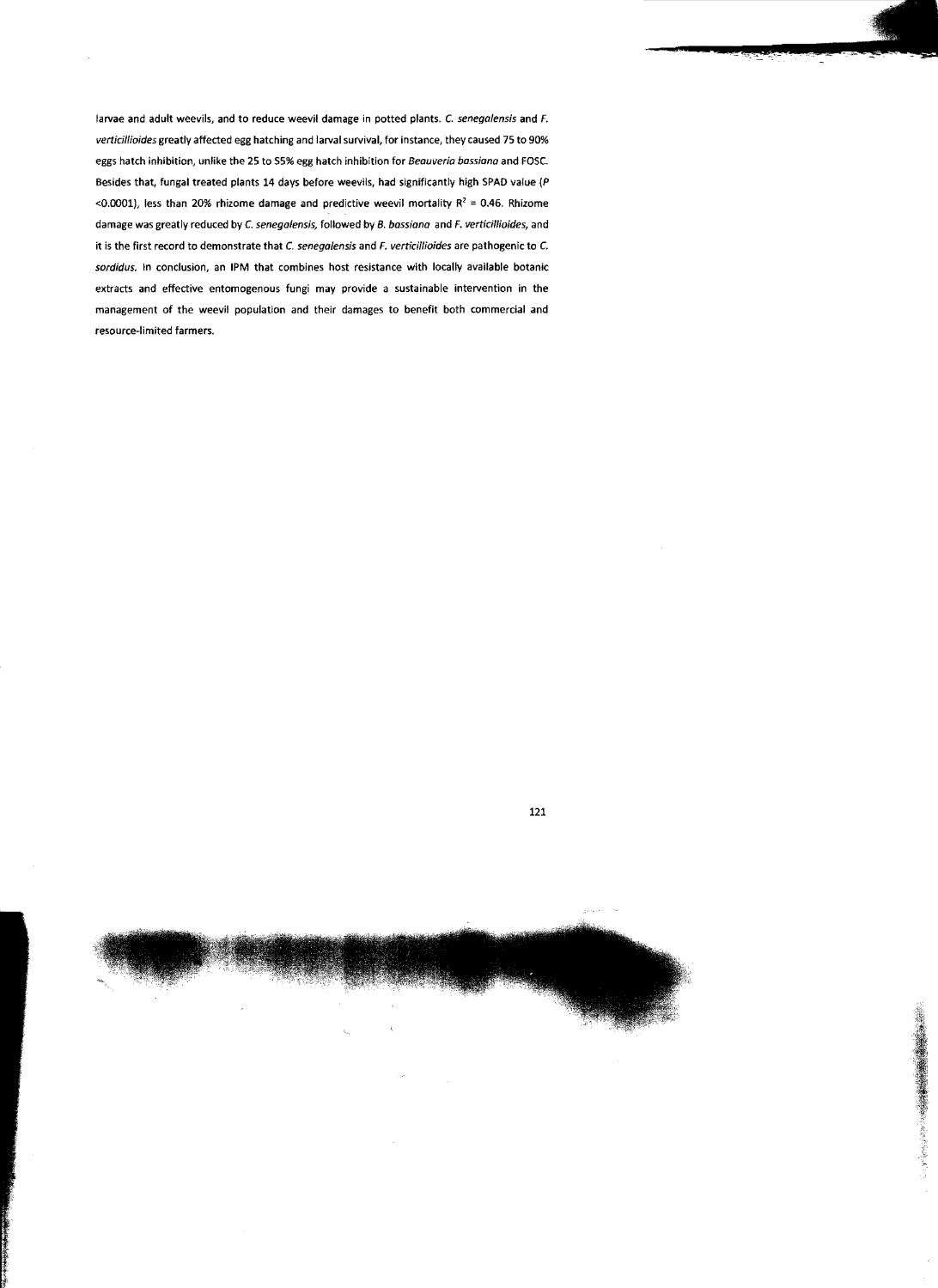#### 8. Zusammenfassung

Jedes Jahr gehen 25-75% der Bananenerträge an Cosmopolites sordidus verloren, einen der Hauptschädlinge von Bananen- / Wegerichpflanzen. Dieser Verlust tritt häufig bei Landwirten mit begrenzten Ressourcen auf, die sich die häufige Anwendung von Insektiziden aufgrund ihrer Kosten und der entwickelten Resistenz von Rüsselkäfern nicht leisten können. Larven, das zerstörerischste Lebensstadium, besetzen eine ökologisch andere Mikroumgebung als erwachsene Rüsselkäfer und sind daher am wenigsten \/on synthetischen Insektiziden betroffen. Die Fütterung von Larven mit Bananen-Rhizomen stört die etablierten und entstehenden Wurzeln, wodurch die Wasser- und Nährstoffaufnahme verringert wird, und schwächt folglich die Pflanzenstabilität bei windigem Wetter. Das integrierte Schädlingsmanagement (IPM) wird gefördert, da eine einzige Bekämpfungsstrategie nur begrenzte und / oder nicht nachhaltige Ergebnisse liefert. IPM-Optionen für Bananenrüsselkäfer umfassen Habitatmanagement (kulturelle Kontrolle), biologische Kontrolle, Wirtsresistenz, botanische Kontrolle und chemische Kontrolle als letztes Mittel. Von den oben genannten IPM-Strategien bewertete diese Studie die Resistenz des Wirts, botanische Pflanzenextrakte und entomogene Pilze mit dem Ziel, zum Gesamtziel der Reduzierung des Einsatzes synthetischer Insektizide beizutragen. Bei der Bewertung der Wirtsresistenz werden Physiochemikalien phenolischen Ursprungs; Lignin und Suberin wurden berücksichtigt. Vergleichsweise induzierte die Behandlung mit Rüsselkäfern und Methyljasmonat höhere Ablagerungen von Lignin und Suberin, zelluläre Modifikationen und einen hohen Gesamtphenolgehalt sowie eine höhere Antioxidationskapazität in "Km5" als in Bananensorten mit "Mbwazirume". Induzierte Polyphenole reduzierten den Rüsselkäferschaden in "Km5" auf weniger als 5% im Vergleich zu 11% in der Sorte "Mbwazirume". Bei einmaliger Anwendung von 0,01% Methyljasmonat hatte "Mbwazirume" jedoch eine um 50% verringerte Schädigung des Rüsselkäfers im Vergleich zur unbehandelten Kontrolle.

Extrakte aus getrockneten Nelkenknospen (Syzygium aromaticum), pfefferfrüchten (Piper guineense) und Neemsamen (Azadirachta indica) und ihre synthetischen Analoga wurden im Labor und in befallenen Feldversuchen als botanische Kontrolloption für Carbofuran gegen C. sordidus bewertet. Die Wirksamkeit von Pflanzenextrakten und ihren synthetischen Analoga zeigte eine hemmende Wirkung auf das Schlüpfen von Eiern, eine larvizide Toxizität und eine Variation der Abstoßungsfähigkeit bei Erwachsenen. Zum Beispiel hatten Nelkenextrakte und ihre synthetischen Analoga die niedrigere Eihemmungsdosis (1050) von 0,08 bis 0,22% als schwarzer